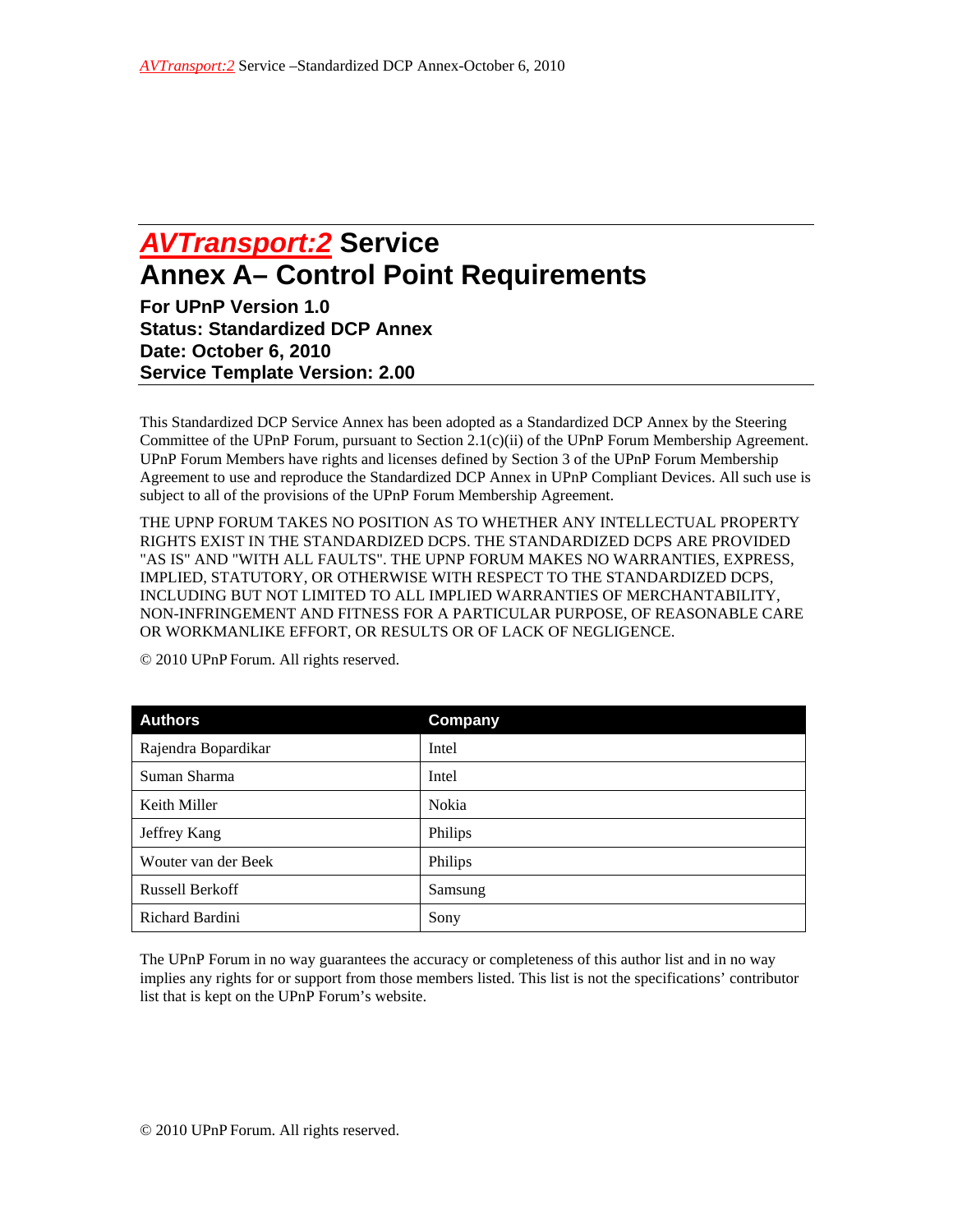## **Contents**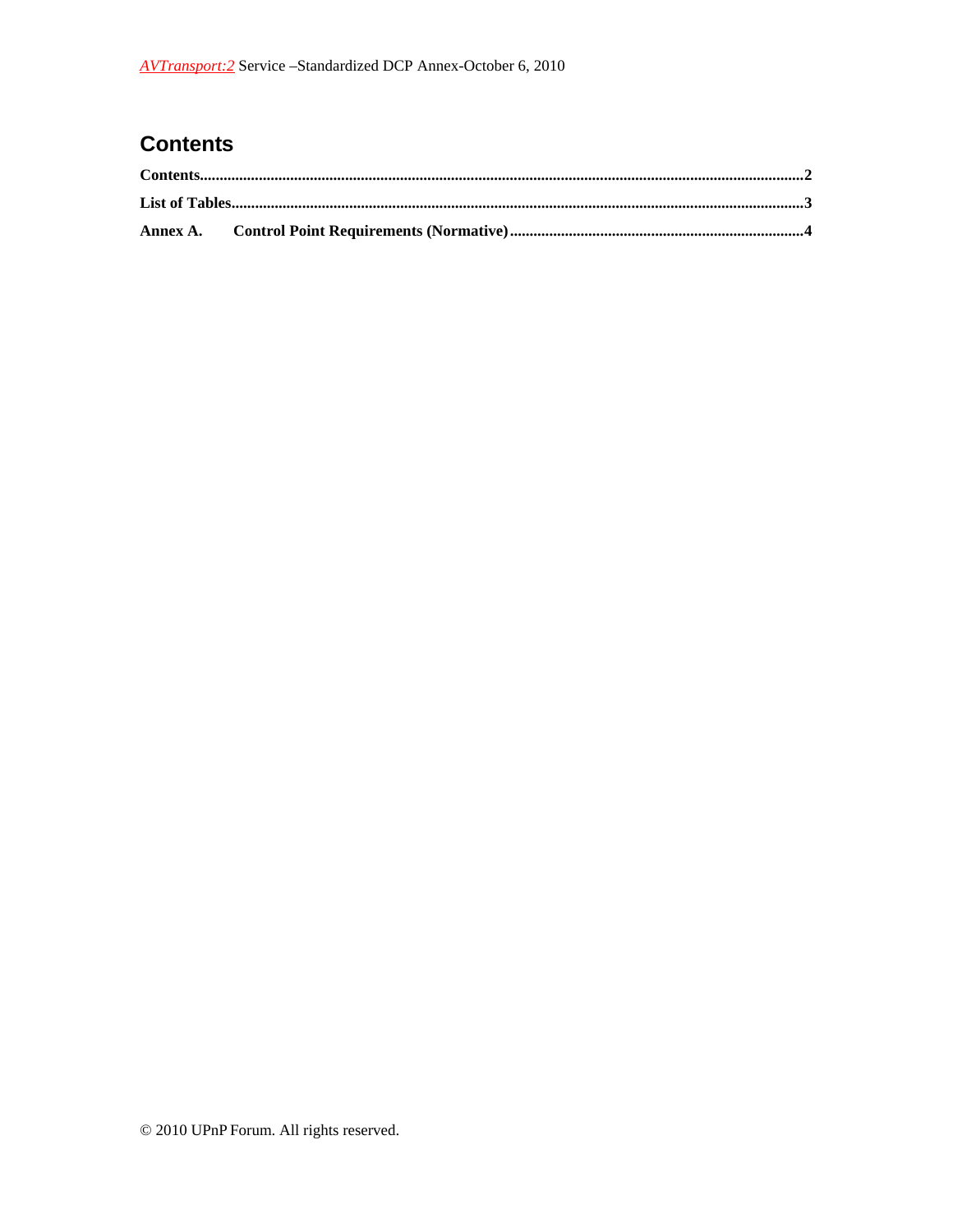## **List of Tables**

Table A-1: Actions for AVTransport:2 Service .................................................................................... 4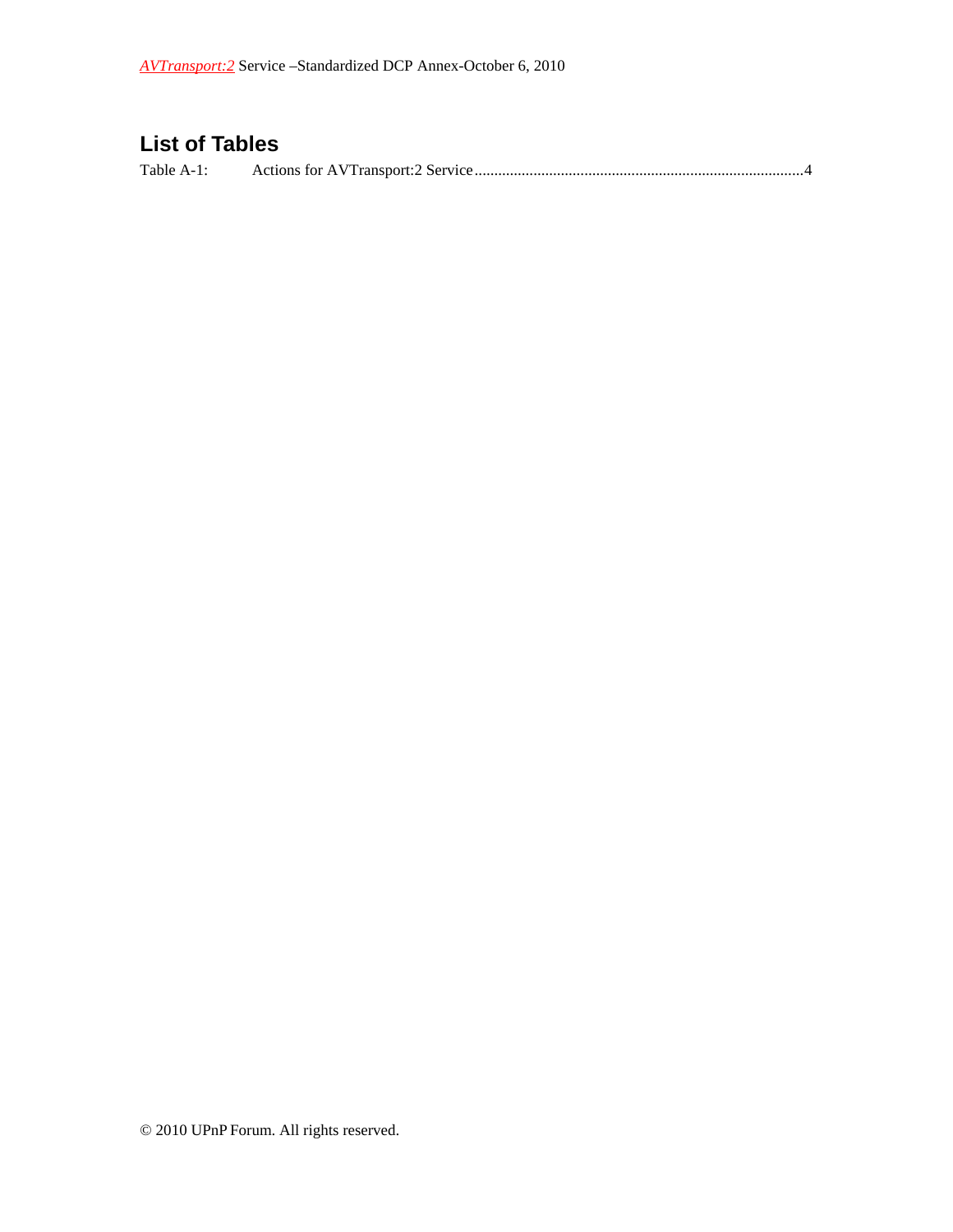## **Annex A. Control Point Requirements (Normative)**

This Annex lists the actions that a Control Point implementation that seeks certification as a UPnP Certified *AVTransport:2* Control Point must be capable of invoking.

The following table amends Table 2-20 Actions to add Control Point requirements, and hence supersedes Table 2-20 Actions.

| <b>Name</b>                                               | R/O <sup>1</sup>    | <b>Control</b><br>Point R/O <sup>2</sup> |
|-----------------------------------------------------------|---------------------|------------------------------------------|
| SetAVTransportURI()                                       | $\mathbf{R}$        | $\underline{R}$                          |
| SetNextAVTransportURI()                                   | $\overline{\Omega}$ | $\overline{\Omega}$                      |
| GetMediaInfo()                                            | $\overline{R}$      | $\overline{\Omega}$                      |
| GetMediaInfo_Ext()                                        | $\underline{R}$     | $\overline{\Omega}$                      |
| GetTransportInfo()                                        | $\overline{R}$      | $\overline{\Omega}$                      |
| GetPositionInfo()                                         | $\underline{R}$     | $\overline{\Omega}$                      |
| GetDeviceCapabilities()                                   | $\overline{R}$      | $\overline{\Omega}$                      |
| GetTransportSettings()                                    | $\underline{R}$     | $\overline{\Omega}$                      |
| Stop()                                                    | $\overline{R}$      | $\overline{R}$                           |
| Play()                                                    | $\boldsymbol{R}$    | $\underline{R}$                          |
| Pause()                                                   | $\overline{O}$      | $\overline{O}$                           |
| Record()                                                  | $\boldsymbol{O}$    | $\boldsymbol{o}$                         |
| Seek()                                                    | $\overline{R}$      | $\boldsymbol{O}$                         |
| Next()                                                    | $\underline{R}$     | $\overline{\Omega}$                      |
| Previous()                                                | $\overline{R}$      | $\overline{\Omega}$                      |
| SetPlayMode()                                             | $\overline{\Omega}$ | $\overline{\Omega}$                      |
| SetRecordQualityMode()                                    | $\boldsymbol{O}$    | $\overline{O}$                           |
| GetCurrentTransportActions()                              | $\boldsymbol{O}$    | $\boldsymbol{o}$                         |
| GetDRMState()                                             | $\mathcal{Q}^3$     | $\overline{\Omega}$                      |
| GetStateVariables()                                       | $\boldsymbol{o}$    | $\boldsymbol{o}$                         |
| SetStateVariables()                                       | $\overline{O}$      | $\overline{\Omega}$                      |
| Non-standard actions implemented by a UPnP vendor go here | $\overline{X}$      | $\underline{X}$                          |

**Table A-1: Actions for AVTransport:2 Service** 

 $\overline{a}$ 

<sup>&</sup>lt;sup>1</sup> For a device this column indicates whether the action MUST be implemented or not, where  $\underline{R}$  = REQUIRED, *O* = OPTIONAL, *CR* = CONDITIONALLY REQUIRED, *CO* = CONDITIONALLY OPTIONAL,  $\underline{X}$  = Non-standard, add  $\underline{D}$  when deprecated (e.g.,  $\underline{R-D}$ ,  $\underline{O-D}$ ).